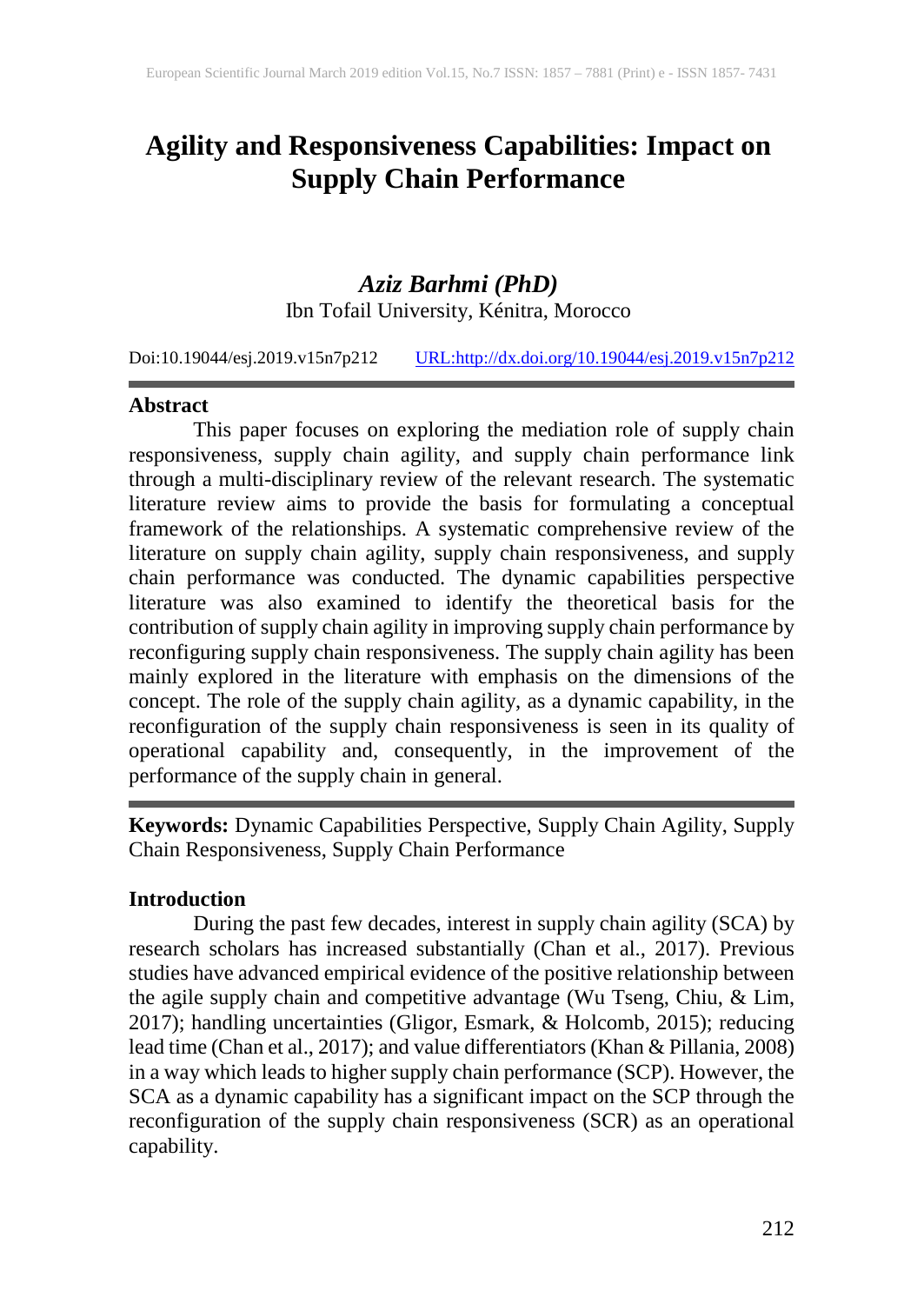To this end, agility has been identified as one of the most important issues in contemporary supply chain management (SCM) (Gligor & Holcomb, 2012a). Companies operate in the context of dynamic global supply chains where ''It's not the big that eats the small...It's the fast that eats the slow'' (Jennings & Haughton, 2002). While the benefits of agility have been documented in a variety of areas (Zhang, 2011), there is little empirical research addressing the impact of SCA on business performance (Gligor & Holcomb, 2012b).

In addition, to respond effectively to today's market dynamics, organizations must be operationally flexible in many ways. Previous research has identified different types of flexibility associated with SCR, including new product flexibility, volume flexibility, variety flexibility, and modification flexibility (customization). This is reflected in the overall SCR allowing organizations and their supply chains to align supply with demand requirements in an adequate way (Malhotra & Mackelprang, 2012).

However, in accordance with the principles of the dynamic capabilities perspective (DCP), there is a distinction between dynamic capabilities and ordinary or operational capabilities. Operational capabilities enable an organization to survive, while dynamic capabilities alter how an organization achieves survival (Helfat & Winter, 2011). Dynamic capabilities allow the company to change the resource base, change operational capabilities, and/or initiate a change in the organization's external environment (Barrales-Molina et al., 2014).

To this end, it appears that one of the main objectives of the SCA, as a dynamic capability, is to reconfigure the SCR as an operational capability and to achieve superior performance. Consequently, it also provides a sustainable competitive advantage both for the supply chain and the companies that make it up.

Although many previous studies have shown direct, positive, and significant effects between the SCA and the performance of the company, it seems appropriate to study the effects between the SCA and the SCP through the SCR, from a supply chain perspective and not a business perspective. Therefore, one of the current issues of contemporary SCM is: How does SCA affect the SCP through the reconfiguration of SCR? This article aims to clarify this issue.

The following part of the paper has been organized in different sections to deal with the subject. Section 2 conceptualizes the constructs. Section 3 proposes the hypotheses as well as the conceptual model of the research. Section 4 concludes with the theoretical and managerial implications of this research.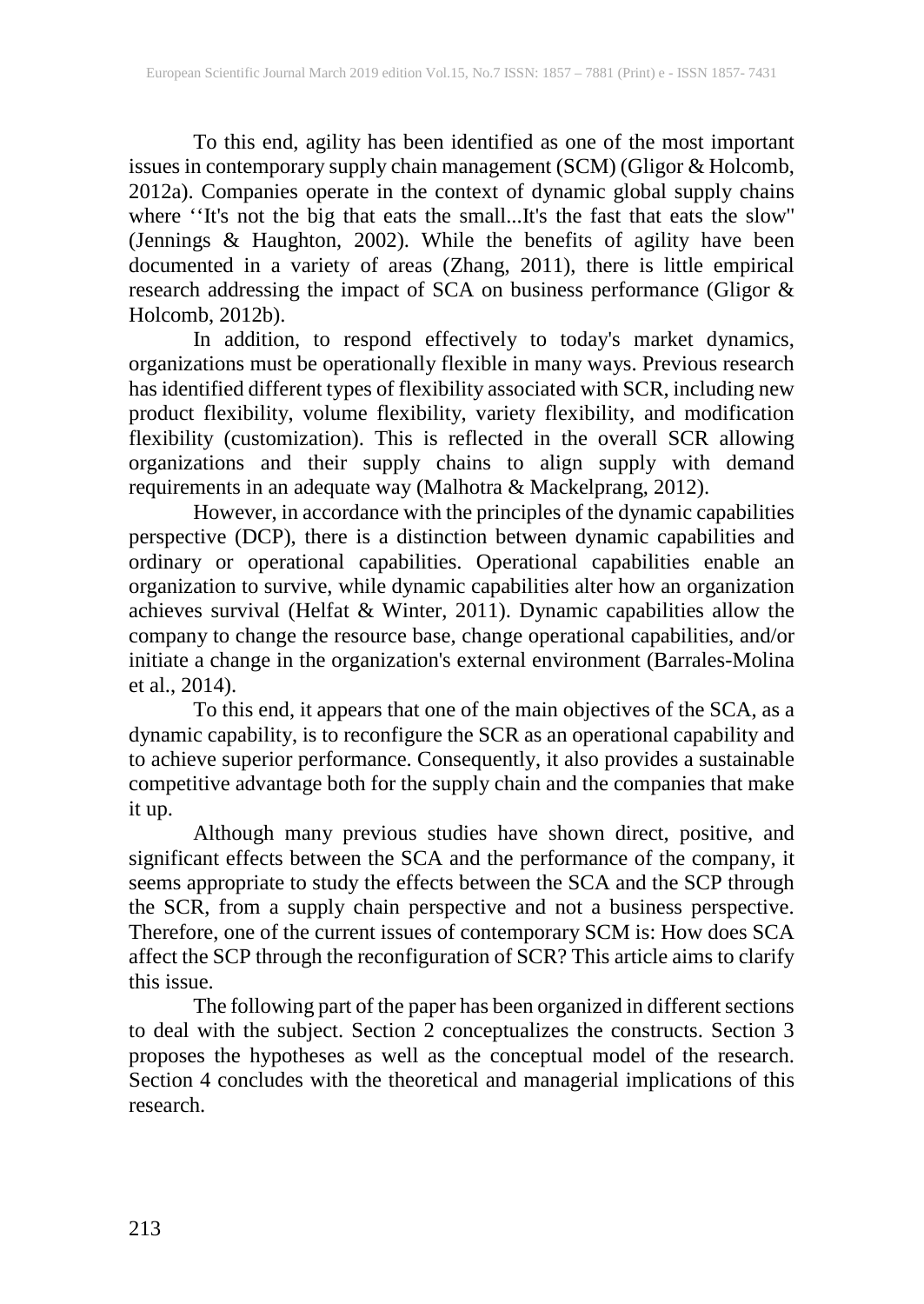## **Theoretical Background**

## • *Dynamic Capabilities Perspective*

The DCP is a widely applied paradigm to explain variance in performance across competing firms (Barreto, 2010). With its roots in resource-based view (RBV), this theoretical perspective argues that superior firm performance comes from two types of organizational capabilities, namely, dynamic capability and operational capability (Cepeda & Vera, 2007). The literature formulated the basic difference between dynamic capability and operational capability (Kabadayi, 2011). As such, researchers have distinguished between dynamic capabilities and ordinary capabilities. Ordinary or operational zeroorder capabilities enable an organization to survive, while dynamic capabilities alter the way an organization obtains its survival (Helfat  $\&$  Winter, 2011). Dynamic capabilities allow the company to change the resource base, change operational capabilities, and/or initiate a change in the organization's external environment (Teece, 2007). Helfat et al. (2007) defined dynamic capabilities as the "ability of an organization to deliberately create, extend, or modify its resource base" (p.4).

In this paper, the DCP is used to explain the impact of SCA as a higher order dynamic capability that improves the SCP and, therefore, gains competitive advantage through reconfiguration of operational capabilities, including SCR. In support of the DCP, this paper proposes that the SCA brings about a positive change in SCP. This impact of SCA is mediated by the SCR.

## • *Supply Chain Agility*

The shift from enterprise to supply chain competition has increased the need to better understand the determinants that lead to successful results for the entire supply chain and not just for individual members. According to Agarwal et al. (2006), ''SCM helps companies integrate their activities, working with other value chain partners, to meet the unpredictable end-user demand'' (p.221). The premise of the authors is that an integrated supply chain is needed to cope with the uncertainty of demand. In addition, they argued that non-integrated manufacturing processes, non-integrated distribution processes, and poor supplier and customer relationships will lead to failure. Thus, agility has been suggested as a means by which the supply chain is able to adapt to the changing needs of the market (Jain et al., 2008).

Furthermore, studies on SCA can be divided into two heads. One considers SCA to be a supply chain-wide capability (Gligor & Holcomb 2012b) drawing strengths from inter-organisational relationships; the other considers SCA to be an organisational capability that manages itself and has the competence to collaborate with others (Brusset, 2016). However, this is to enable them cope with volatility.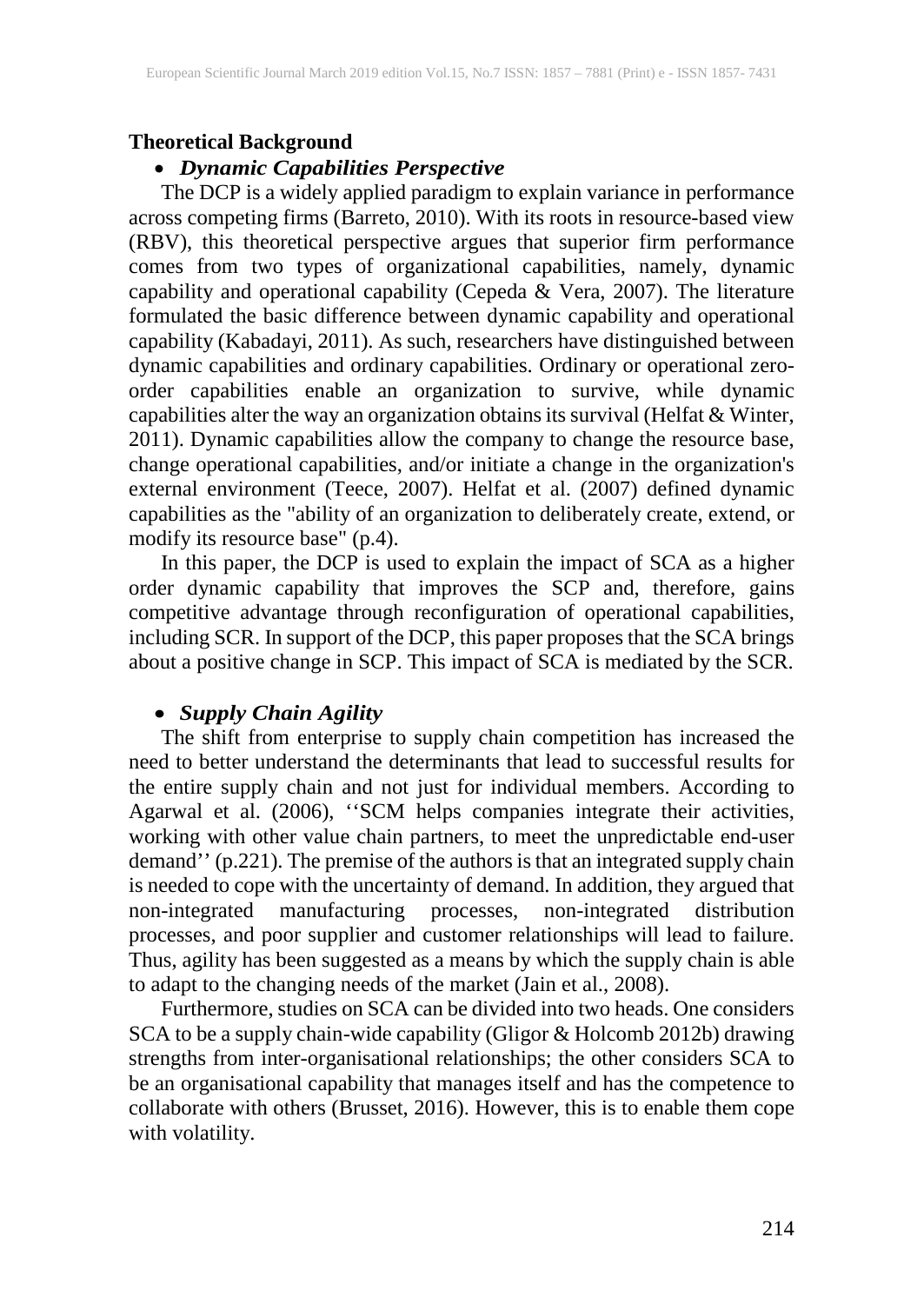Given the objectives of this article, SCA is defined as a higher order dynamic capability that assists organizations as well as the supply chain as a whole to quickly sense and respond to internal and external changes, either proactively or reactively, leveraging through the reconfiguration of the SCR as a collective operational capability.

In addition, current research develops a comprehensive conceptualization and measurement scale of SCA that explores the multi-dimensionality of the concept. As such, the fundamental theories of social science and life science have identified five dimensions of SCA, including alertness, accessibility, determination, swiftness, and flexibility.

## • *Supply Chain Responsiveness*

The literature on operations management has increasingly invoked the term responsiveness (Holweg, 2005). Gindy et al. (1999) referred to responsiveness as the ability of a manufacturing system to make quick and balanced adjustments to the predictable and unpredictable changes that characterize today's manufacturing environment. These authors focused on the internal conditions of the plant and the internal operating results. Barclay and Dann (1996) defined responsiveness as the ability to respond deliberately and in a timely manner to significant events and opportunities or threats to gain/maintain a competitive advantage. They also defined the responsiveness capability as the degree of responsiveness that a company owns or needs. In other words, it is the ability to react and/or predict events in order to manage, control, and profit from them. However, it is important to note that these authors used the terms ''responsiveness'' and ''agility'' interchangeably in their study.

In addition, Holweg (2005) presented one of the seminal attempts to differentiate between responsiveness and flexibility. His discussion was then among the few in the operations management literature to explicitly recognize the client or the market as part of the field of responsiveness. He also articulated and empirically identified three determinants of SCR, which he called "dimensions of responsiveness". More recently, Reichhart and Holweg (2007) found that most authors seem to link reactivity exclusively to external events and concluded that responsiveness should be viewed as a concept that is solely client-driven. Therefore, they defined responsiveness as the speed with which a system can adjust its output within the available range of four types of flexibility (product, mix, volume, and delivery) in response to an external stimulus. This notion of stimulus (the client) resonates with one of the main components of the reactivity (stimuli), which is identified by Kritchanchai and MacCarthy (1999). Most of the explicit and available definitions in the reactivity literature contain the notion of stimuli. This component is explicit in the definition of Reichhart and Holweg (2007) and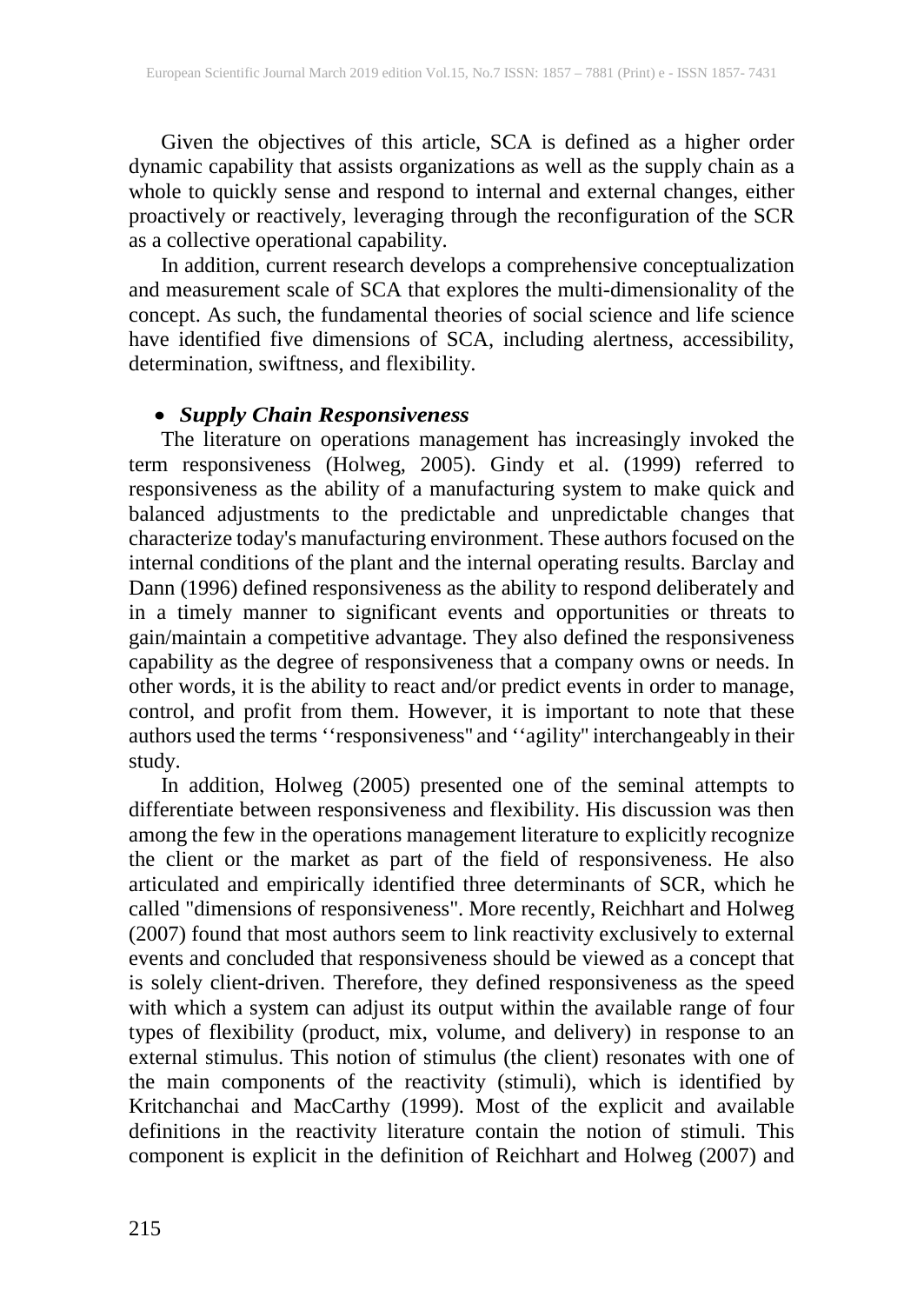implicit in terms, such as the need or desire of the client (Tunc & Gupta, 1993), demand (Holweg, 2005), control (Upton, 1995) and the market signal (Catalan & Kotzab, 2003). Another major component of most definitions is the notion of time, which is explicitly captured by the term time (Catalan & Kotzab, 2003) and implicitly grasped by the terms speed (Reichhart & Holweg, 2007) and timeliness (Upton, 1995).

Given the context of this research, we have endorsed the definition of Reichhart and Holweg (2007). Therefore, we clarify the connotation of the SCR concept in terms of four flexibilities, including volume, variety, new product, and modification (customization).

## • *Supply Chain Performance*

To achieve their goals, organizations must keep the supply chain under control and manage processes that often go beyond their limits (Brewer & Speh, 2000). Given that organizational performance is increasingly dependent on supply chain partners (Li et al., 2005), there is no need to broaden the vision of management and control through the supply chain (Mentzer et al., 2001). The SCM seeks to improve performance through the effective use of resources and capabilities and the development of internal and external links, therefore creating a perfectly coordinated supply chain (Ketchen & Hult 2007). To this end, the performance measurement systems (PMS) of the supply chain make it possible to adopt performance indicators covering different companies and processes. Therefore, PMS represents a way to improve supply chain governance by ensuring more relevant, aware, and timely decisions (Gunasekaran et al., 2004).

As a result of the complexity of supply chains, compiling and delineating performance metrics is a difficult task (Shephard & Günter, 2006). Many researchers have tried to systematically collect measurements to evaluate SCP. In addition, the critical issues related to the measurement of SCP are:

- Lack of consideration of supply chain and supply chain relationships as a whole (Lambert & Pohlen, 2001). However, the management of the performance of the entire supply chain is, in fact, very difficult and could be non-existent (Banomyong & Supan, 2010).
- The shortage of qualitative metrics and non-financial measures of innovation and customer satisfaction should also be addressed.
- Human resource management and modern manufacturing practices should be included in the design of a supply chain PMS.
- The factors that influence the success or failure of the PMS attempt for the supply chain should be investigated.

In order to improve SCP, it is necessary to have a PMS that integrates the different aspects of performance into a cohesive system. This is because such an integrated system improves the flow of information within the supply chain.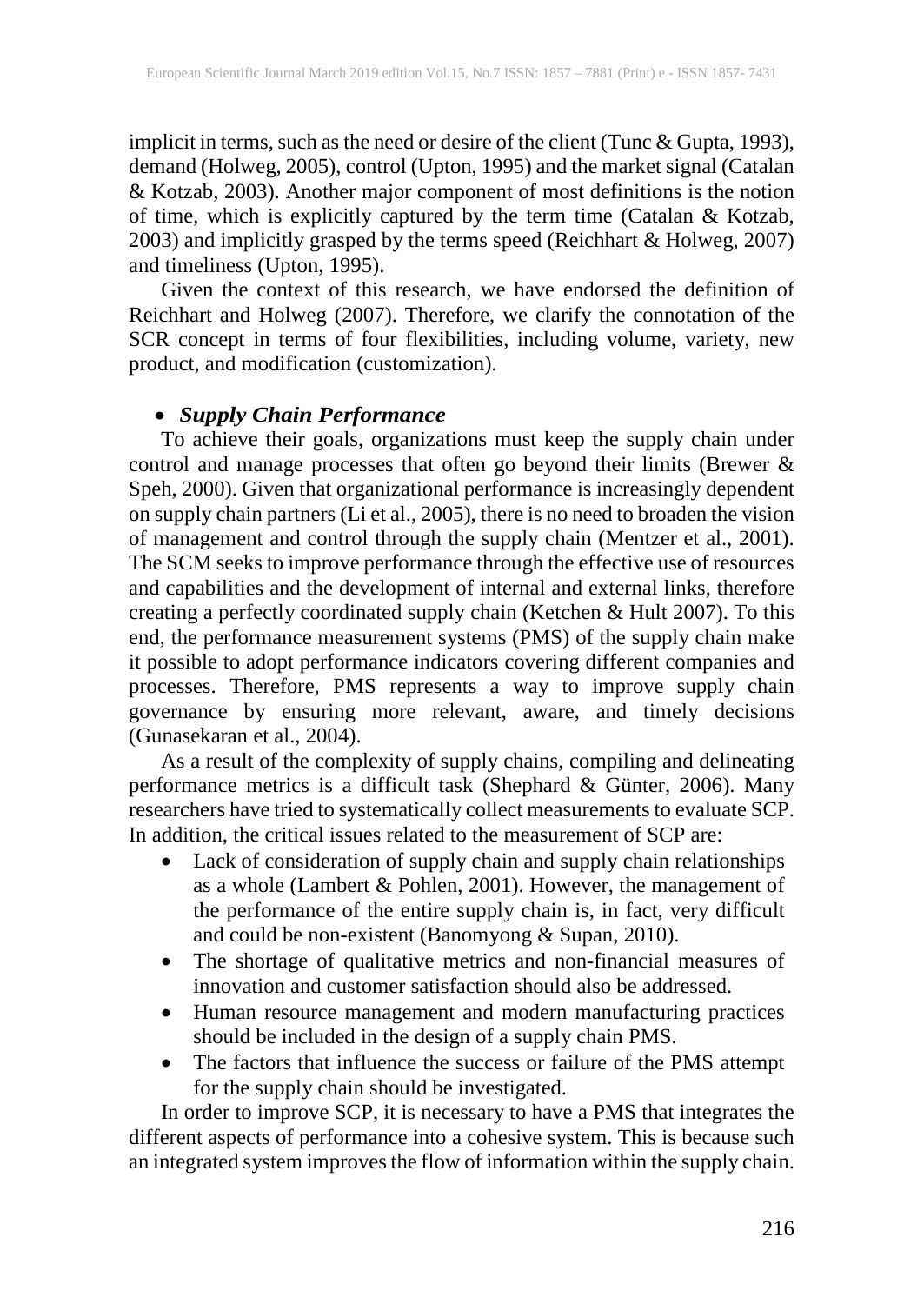According to Bititci et al. (1997), the integrated PMS is an information system at the heart of the performance management process, and it is crucial for the efficient and effective functioning of the PMS. More so, integrated PMS provides a more complete measure of total SCP.

## **Hypotheses and Conceptual Model Development**

SCA can be seen as a source of competitive advantage resulting from idiosyncratic business-to-business linkages or knowledge sharing routines. SCA can also be considered as a dynamic capability. Although several conceptualizations of the concept were later introduced (Barreto, 2010), dynamic capabilities were originally defined as ''the firm's ability to integrate, build, and reconfigure internal and external competencies to address rapidly changing environments'' (Teece et al., 1997, p.516). SCA can be conceptualized as a dynamic capability for several reasons, including meeting the higher level capability criterion (Winter, 2003). It is dedicated to the modification of the operating routines (Zollo & Winter, 2002). It also facilitates resource reconfiguration and enables sensing and capitalizing on environmental threats and opportunities (Teece, 2007).

Dynamic capabilities can also take on several forms. In the context of a stable industry structure, they resemble the traditional conception of routines. That is, they are complicated, detailed, and involve analytic processes that rely extensively on existing knowledge to yield predictable outcomes. However, within the context of high-velocity markets, dynamic capabilities are simple, experiential, and involve unstable processes that rely on rapidly created new knowledge to produce unpredictable outcomes (Eisenhardt & Martin, 2000). SCA relies on lower-order dynamic capabilities, primarily information technology capabilities, communication, collaboration, and coordination capabilities among members of the supply chain (Allred et al., 2011). Since dynamic capabilities are difficult to replicate, they enable firms to achieve higher levels of performance (Dyer, 1996).

SCA calls for specific investments to reap the benefits of customisations, flexibility, and responsiveness to changes in business environments. Therefore, the collaboration between the supply chain partners fostered by SCA acts as safeguards against opportunistic behaviour and allows for transactions, thus, economising on bounded rationality (Yang, 2014). Therefore, the transaction cost and resource consumptions are reduced, leading to higher performance. Transaction cost economics advocates that SCP can be improved by reducing the uncertainty and conflict in the supply chain relationship. SCA creates value within supply chain through cost efficiency (Croxton, Garcia-Dastugue, Lambert, & Rogers, 2001). The same is achieved through logistics/transportation activities to improve profits, sales, inventory turnover, and better customer satisfaction (Halley & Guilhon, 1997).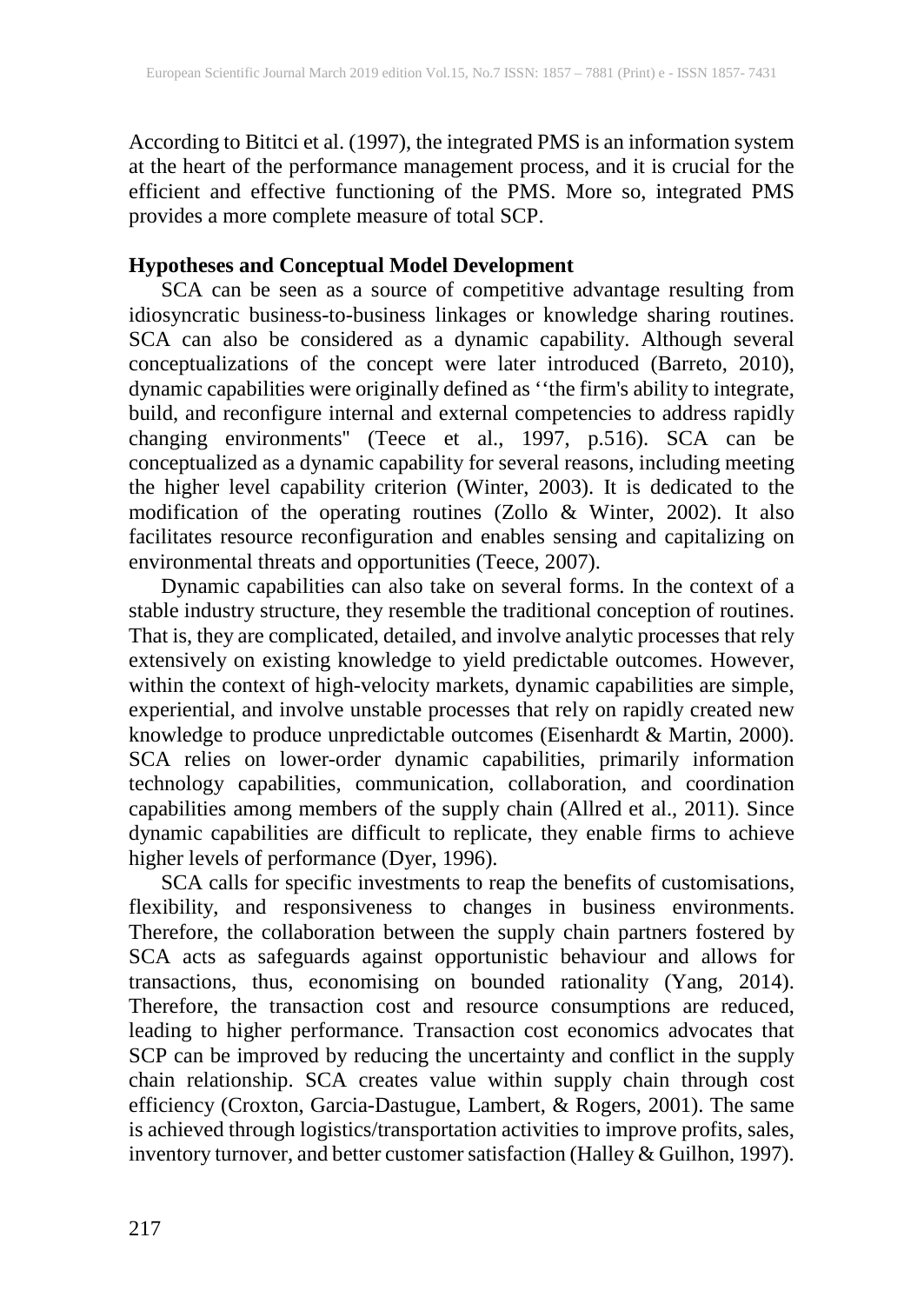In addition, SCA allows better allocation of the resources and costs leveraging to create value for the final customer, ultimately resulting in superior performance (Langley & Holcomb, 1992). Hence, we propose that:

### *H1. SCA is positively related to SCP*

Firm performance refers to how well a firm achieves its market-oriented and financial goals (Li et al., 2006). Improving SCP has been considered an effective means for improving organizational performance (Gunasekaran et al., 2008). Wu et al. (2006) argue that higher levels of supply chain capabilities (exemplified by supply chain responsiveness, information exchange, coordination, and interfirm activity integration) can potentially improve a firm's market and financial performance. Lao et al. (2010) suggest that the higher the supply chain flexibility, the better it is at enabling the focal firm to adapt to changes in the market. Thus, we hypothesize in H2 that the ability of the supply chain to respond effectively to customers' demand is positively related to SCP. Therefore, it is hypothesized that:

### *H2. SCR is positively associated with SCP*

The goal of the DCP is to explain the sources of competitive advantage (Teece et al., 1997). This means that business performance is a key component of DCP and is generally considered the ultimate goal of dynamic capabilities. According to this perspective, dynamic capabilities, especially the SCA, modify the ordinary capacities, in this case, the SCR or the broader base of resources of the company. This change may ultimately result in a change in performance. Therefore, dynamic capabilities cannot explain performance, but rather performance changes.

Accreditation of performance according to the dynamic capabilities of firms (Priem & Butler, 2001) has been widely criticized. To overcome this limitation, several researchers have suggested that dynamic capabilities should be observed by changes in a firm's resource base or operational capabilities (Teece, 2007). These changes may or may not improve the performance of the company. As a result, having dynamic capabilities does not necessarily lead to higher performance. Nevertheless, performance depends on the quality of operational capabilities that dynamic capabilities change (Zahra et al., 2006) and the scalability of such capabilities (Helfat et al., 2007). The superior dynamic capability related to the SCA cannot lead to superior performance if the operational capability which is inherent to SCR customers is significantly lower.

In addition, we suggest that the SCR, as a collective operational capability reflecting the ability of a supply chain to respond to the four types of flexibilities (volume, variety, new product, and modification), is an important mediator, affecting the impact of SCA on SCP.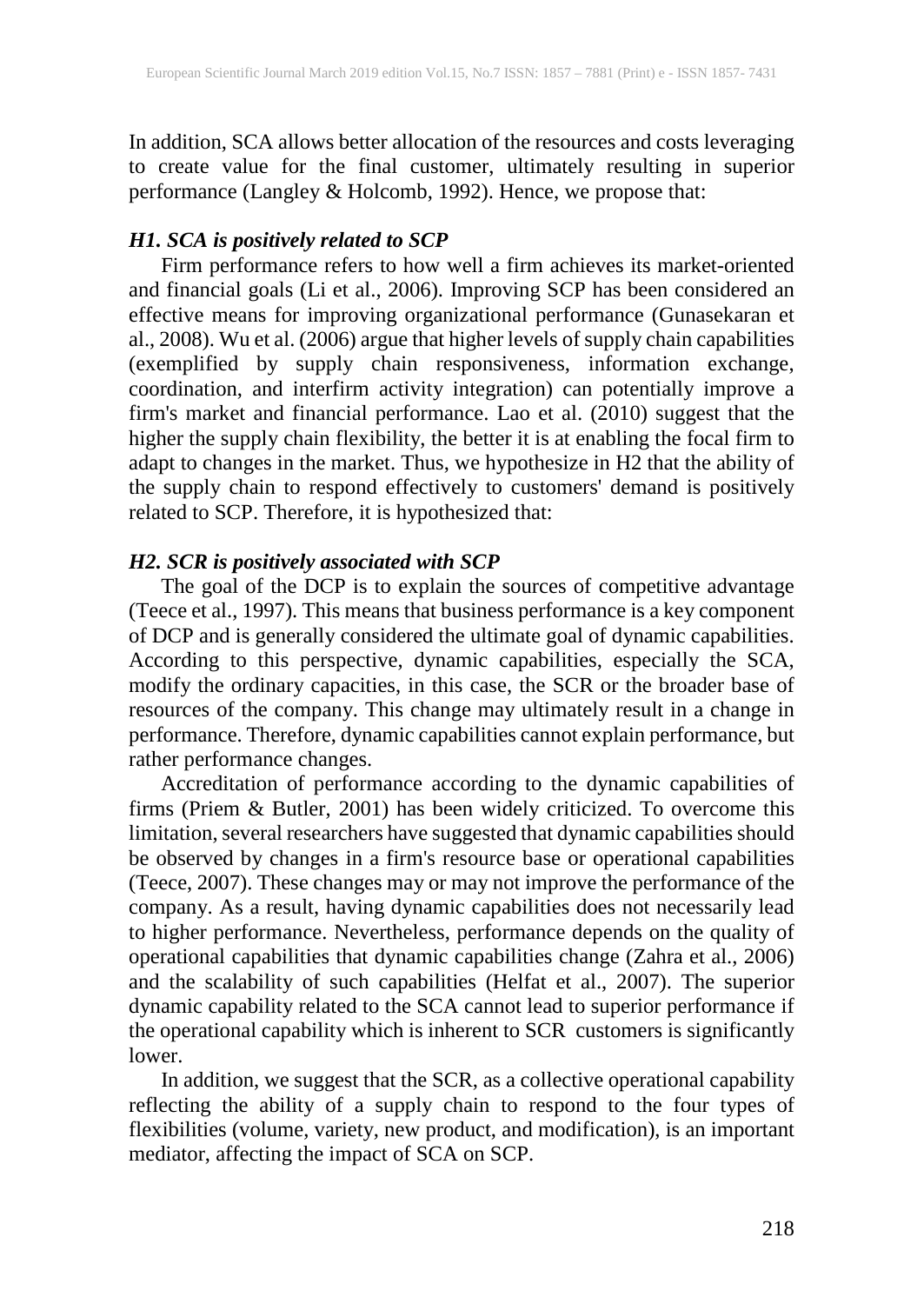### *H3: SCR mediates the relationship between SCA and SCP*

As in previous empirical studies, this model aims to explore the existing relationships between SCA, SCR, and SCP in the context of manufacturing companies located in Morocco and belonging to the global supply chains through international transactions, including import, export and/or both.

Firstly, SCA was considered to be an independent or explanatory variable of the model with 05 dimensions:

- D01 Alertness
- $D02 Accessibility$
- D03 Decisiveness
- $D04 Swiftness$
- $D05$  Flexibility

Secondly, the SCR has been incorporated into the conceptual model as a one-dimensional mediator variable between the SCA and the SCP variables.

Thirdly, the SCP was designated in the research model as a dependent variable at 02 dimensions:

- D01 Operational Performance
- D02 Relational performance

As such, it is important to note that SCP should measure the direct and indirect effects, respectively, of the SCA and SCR as illustrated in Figure 1.



## **Conclusion**

This paper brings a number of theoretical contributions to research. Firstly, it responds to queries for consideration of the question: how do dynamic capabilities support performance through reconfiguration and/or development of the operational capability base? Specifically, the DCP provides a framework for understanding how SCA reconfigures and/or develops SCR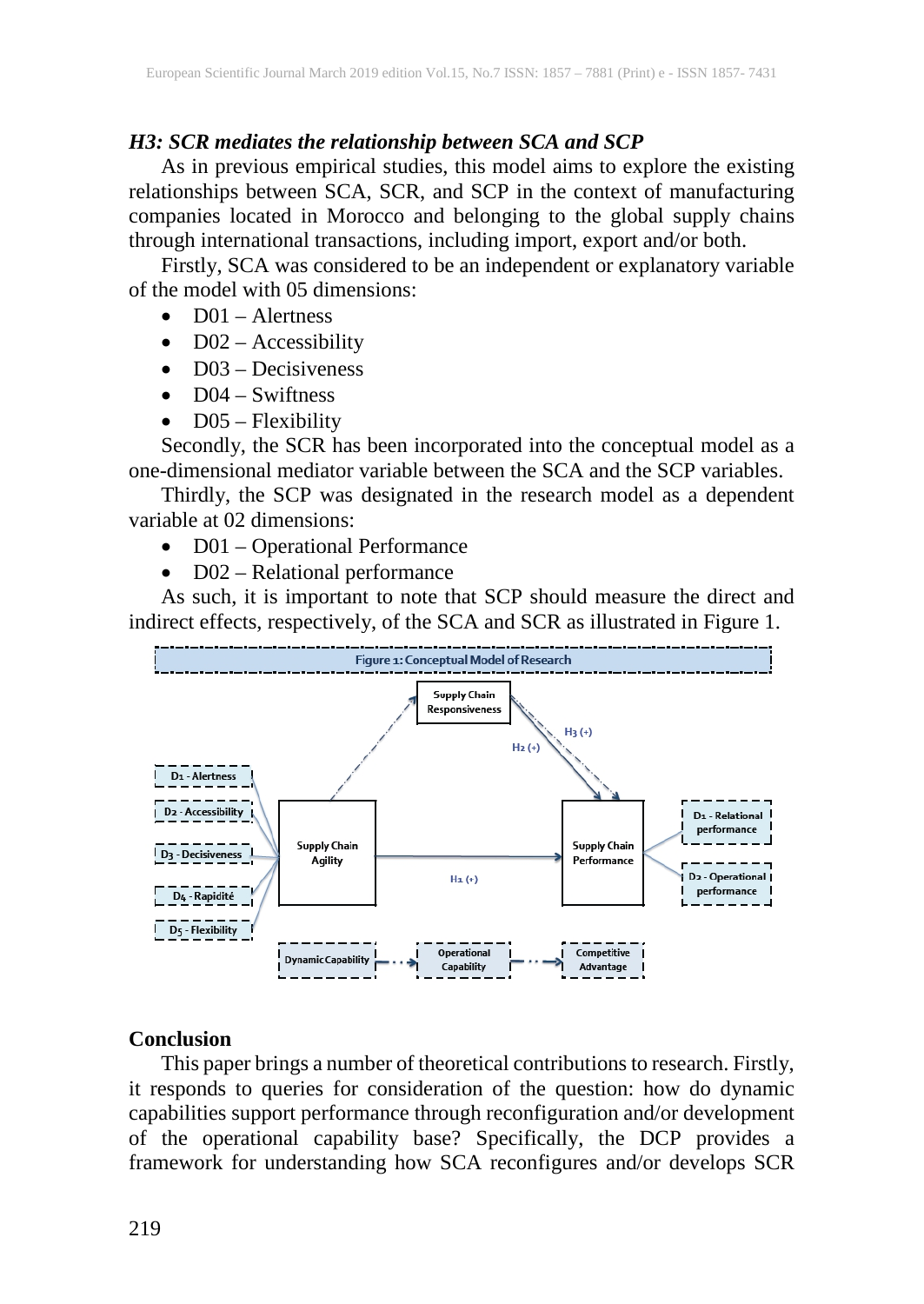and, consequently, indirectly impacts SCP. Also, our research aims to show the mediating effect of SCR in the relationship between SCA and SCP. Although the literature deals with concepts related to agility and responsiveness in relation to business performance, this research also claims to contribute to the literature review by revealing the role of the SCA, as a dynamic capability, in the reconfiguration and/or generation of the SCR as an operational capability, and ultimately in the improvement of the SCP.

Additionally, previous research has primarily focused on the relationship between SCA and its antecedents or facilitators. The model that has been introduced in this research considers SCA as a higher-order dynamic capability which is essential to the generation and/or reconfiguration of operational capabilities, including SCR, without the consideration in the model of the lower-order dynamic capabilities called antecedent or facilitators.

To date, there is no empirical evidence in the literature to suggest that dynamic capacity development impacts the performance of global supply chains through the generation and/or reconfiguration of operational capabilities, in response to changes, opportunities and threats from the environment. For this purpose, this research demonstrates why careful consideration should be given when deciding on the choice of dynamic capabilities to develop and, therefore, the operational capabilities that will be targeted by generation and/or reconfiguration. As a result, companies that succeeds in building this relationship benefit in terms of improving the performance of both the global supply chain and its partners. This enables them to achieve a sustainable competitive advantage. This research also demonstrates that such a relationship cannot be achieved in isolation at the company level alone. It is imperative for managers to develop dynamic capabilities and reconfigure operational capabilities that are inherent in their respective global supply chains.

In addition, our research has important implications for global supply chains managers. They should be aware of the importance of dynamic capabilities in the reconfiguration and/or generation of operational capabilities directly related to performance improvement. Also, managers could identify the dynamic capability for SCA into five sub-capabilities, including alertness, accessibility, decisiveness, swiftness, and flexibility.

## **References:**

1. Agarwal, A., Shankar, R., & Tiwari, M. K. (2006). Modeling the metrics of lean, agile and agile supply chain: An ANP-based approach. *European Journal of Operational Research*, 173(1), 211- 225.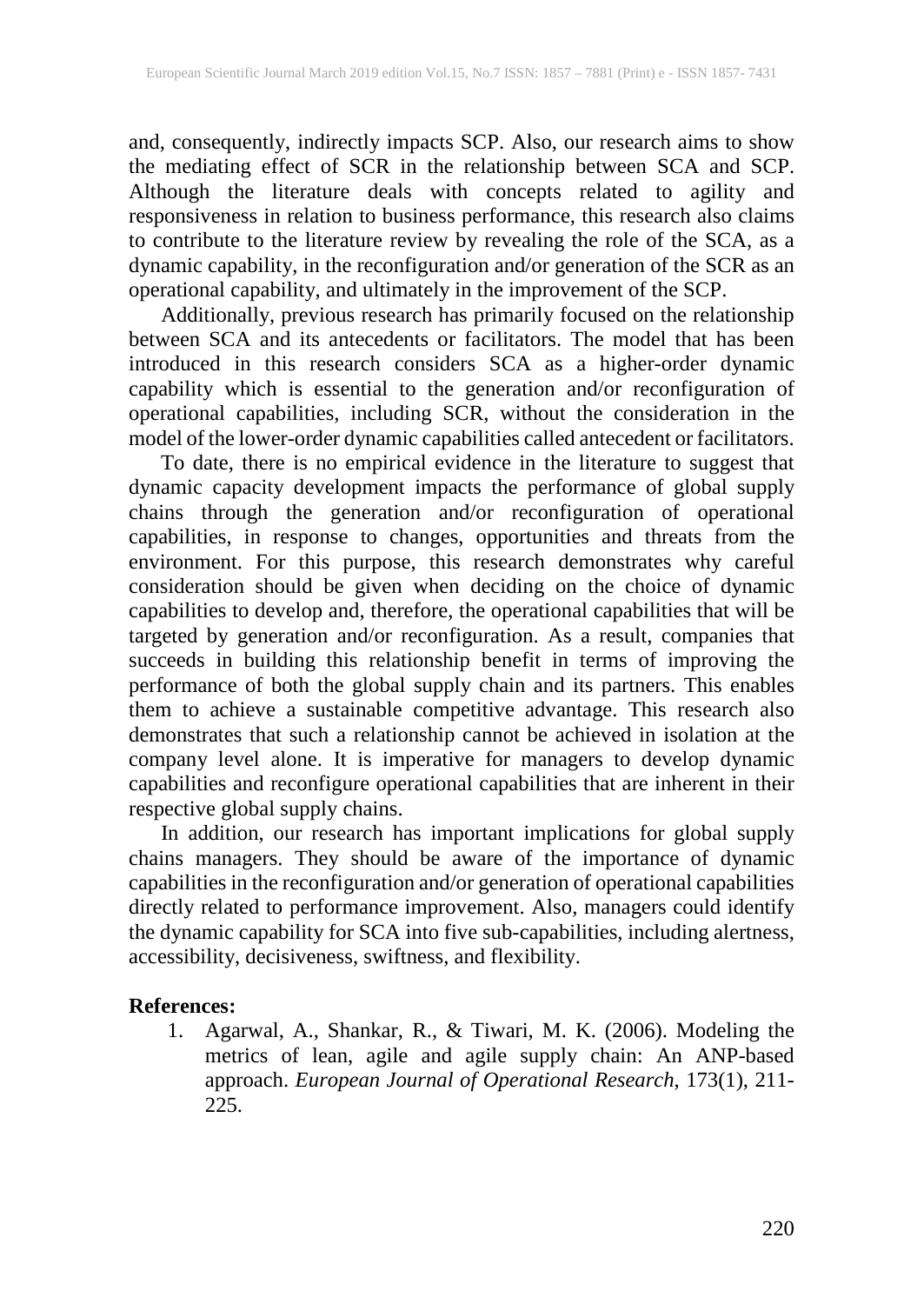- 2. Allred, C. R., Fawcett, S. E., Wallin, C., & Magnan, G. M. (2011). A dynamic collaboration capability as a source of competitive advantage. *Decision Sciences*, 42(1), 129-161.
- 3. Banomyong, R. & Supatn, N. (2011). Developing a supply chain performance tool for SMEs in Thailand. *Supply Chain Management: An International Journal*, 16(1), 20-31.
- 4. Barclay, I., Poolton, J., & Dann, Z. (1996). Improving competitive responsiveness via the virtual environment. In *Engineering and*<br>Technology Management, 1996. IEMC 96. Proceedings., *IEMC* 96. Proceedings., *International Conference* on (pp. 52-62). IEEE.
- 5. Barrales-Molina, V., Martínez-López, F. J., & Gázquez-Abad, J. C. (2014). Dynamic marketing capabilities: Toward an integrative framework. *International Journal of Management Reviews*, 16(4), 397-416.
- 6. Barreto, I. (2010). Dynamic capabilities: A review of past research and an agenda for the future. *Journal of Management*, 36(1), 256- 280.
- 7. Bititci, U. S., Carrie, A. S., & McDevitt, L. (1997). Integrated performance measurement systems: a development guide. *International Journal of Operations and Production Management*, 17(5), 522-534.
- 8. Brewer, P. C. & Speh, T. W. (2000). Using the balanced scorecard to measure supply chain performance. *Journal of Business Logistics*, 21(1), 75.
- 9. Brusset, X. (2016). Does supply chain visibility enhance agility?. *International Journal of Production Economics*, 171, 46-59.
- 10. Catalan, M. & Kotzab, H. (2003). Assessing the responsiveness in the Danish mobile phone supply chain. *International Journal of Physical Distribution and Logistics Management*, 33(8), 668-685.
- 11. Cepeda, G. & Vera, D. (2007). Dynamic capabilities and operational capabilities: A knowledge management perspective. *Journal of Business Research*, 60(5), 426-437.
- 12. Chan, A. T., Ngai, E. W., & Moon, K. K. (2017). The effects of strategic and manufacturing flexibilities and supply chain agility on firm performance in the fashion industry. *European Journal of Operational Research*, 259(2), 486-499.
- 13. Croxton, K. L., Garcia-Dastugue, S. J., Lambert, D. M., & Rogers, D. S. (2001). The supply chain management processes. *The International Journal of Logistics Management*, 12(2), 13-36.
- 14. Dyer, J. H. (1996). Specialized supplier networks as a source of competitive advantage: Evidence from the auto industry. *Strategic Management Journal*, 17(4), 271-291.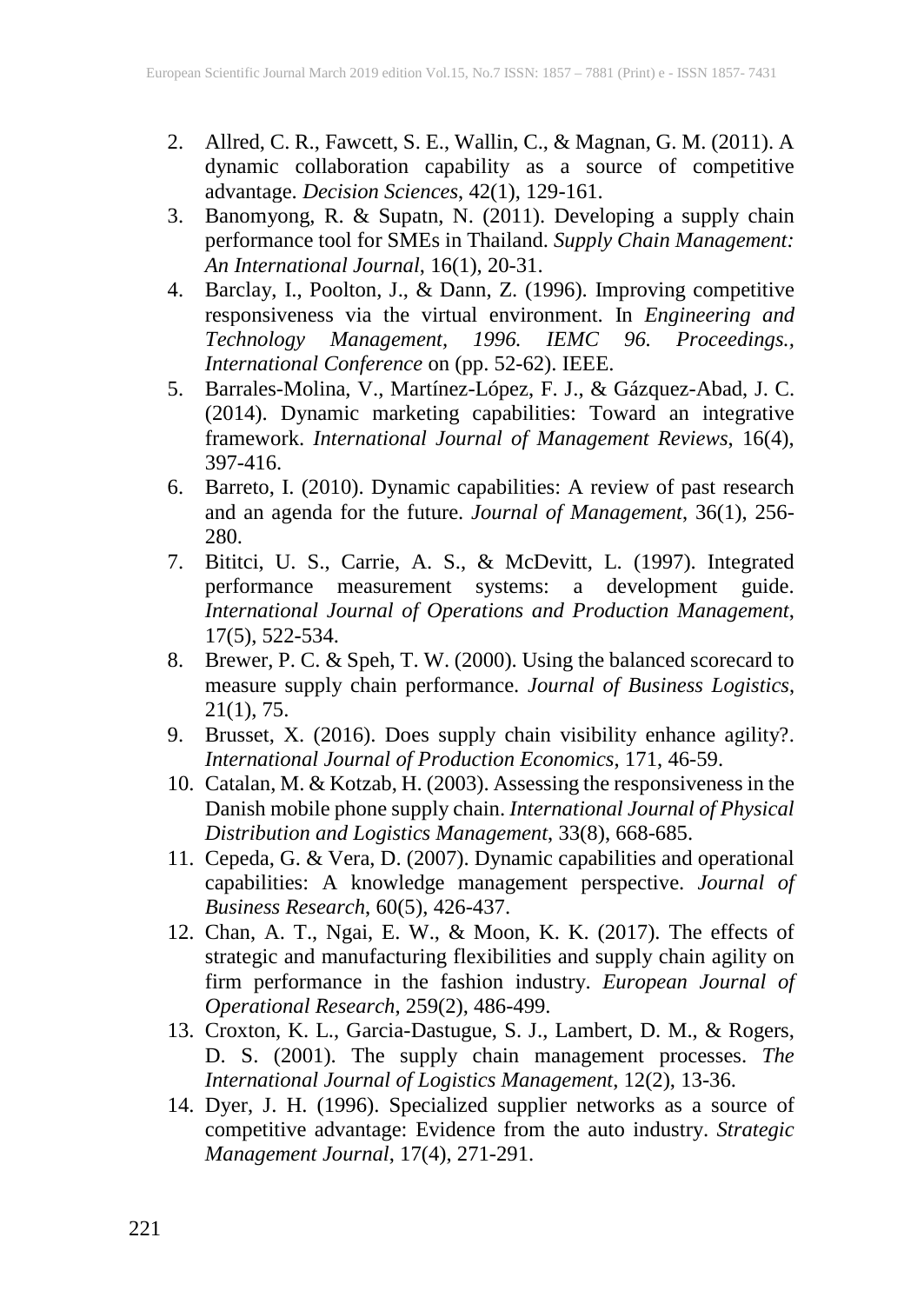- 15. Eisenhardt, K. M. & Martin, J. A. (2000). Dynamic capabilities: what are they?. *Strategic Management Journal*, 21(10/11), 1105-1121.
- 16. Gindy, N. N., Saad, S. M., & Yue, Y. (1999). Manufacturing responsiveness through integrated process planning and scheduling. *International Journal of Production Research*, 37(11), 2399-2418.
- 17. Gligor, D. M. & Holcomb, M. C. (2012a). Understanding the role of logistics capabilities in achieving supply chain agility: A systematic literature review. *Supply Chain Management: An International Journal*, 17(4), 438-453.
- 18. Gligor, D. M. & Holcomb, M.C. (2012b). Antecedents and Consequences of Supply Chain Agility: Establishing the Link to Firm Performance. *Journal of Business Logistics*, 33(4), 295–309.
- 19. Gligor, D. M., Esmark, C. L., & Holcomb, M. C. (2015). Performance outcomes of supply chain agility: when should you be agile?. *Journal of Operations Management*, 33, 71-82.
- 20. Gunasekaran, A., Patel, C., & McGaughey, R. E. (2004). A framework for supply chain performance measurement. *International Journal of Production Economics*, 87(3), 333-347.
- 21. Gunasekaran, A., Lai, K. H., & Cheng, T. E. (2008). Responsive supply chain: a competitive strategy in a networked economy. *Omega*, 36(4), 549-564.
- 22. Halley, A. & Guilhon, A. (1997). Logistics behaviour of small enterprises: performance, strategy, and definition. *International Journal of Physical Distribution and Logistics Management*, 27(8), 475-495.
- 23. Helfat, C. E. & Winter, S. G. (2011). Untangling dynamic and operational capabilities: Strategy for the (N) ever-changing world. *Strategic Management Journal*, 32(11), 1243-1250.
- 24. Holweg, M. (2005). The three dimensions of responsiveness. *International Journal of Operations and Production Management*, 25(7), 603-622.
- 25. Jain, V., Benyoucef, L., & Deshmukh, S. G. (2008). A new approach for evaluating agility in supply chains using fuzzy association rules mining. *Engineering Applications of Artificial Intelligence*, 21(3), 367-385.
- 26. Jennings, J. & Haughton, L. (2002). It's not the BIG that eats the SMALL… it's the FAST that eats the SLOW: How to use speed as a competitive tool in business.
- 27. Kabadayi, S., Eyuboglu, N., & Thomas, G. P. (2007). The performance implications of designing multiple channels to fit with strategy and environment. *Journal of Marketing*, 71(4), 195-211.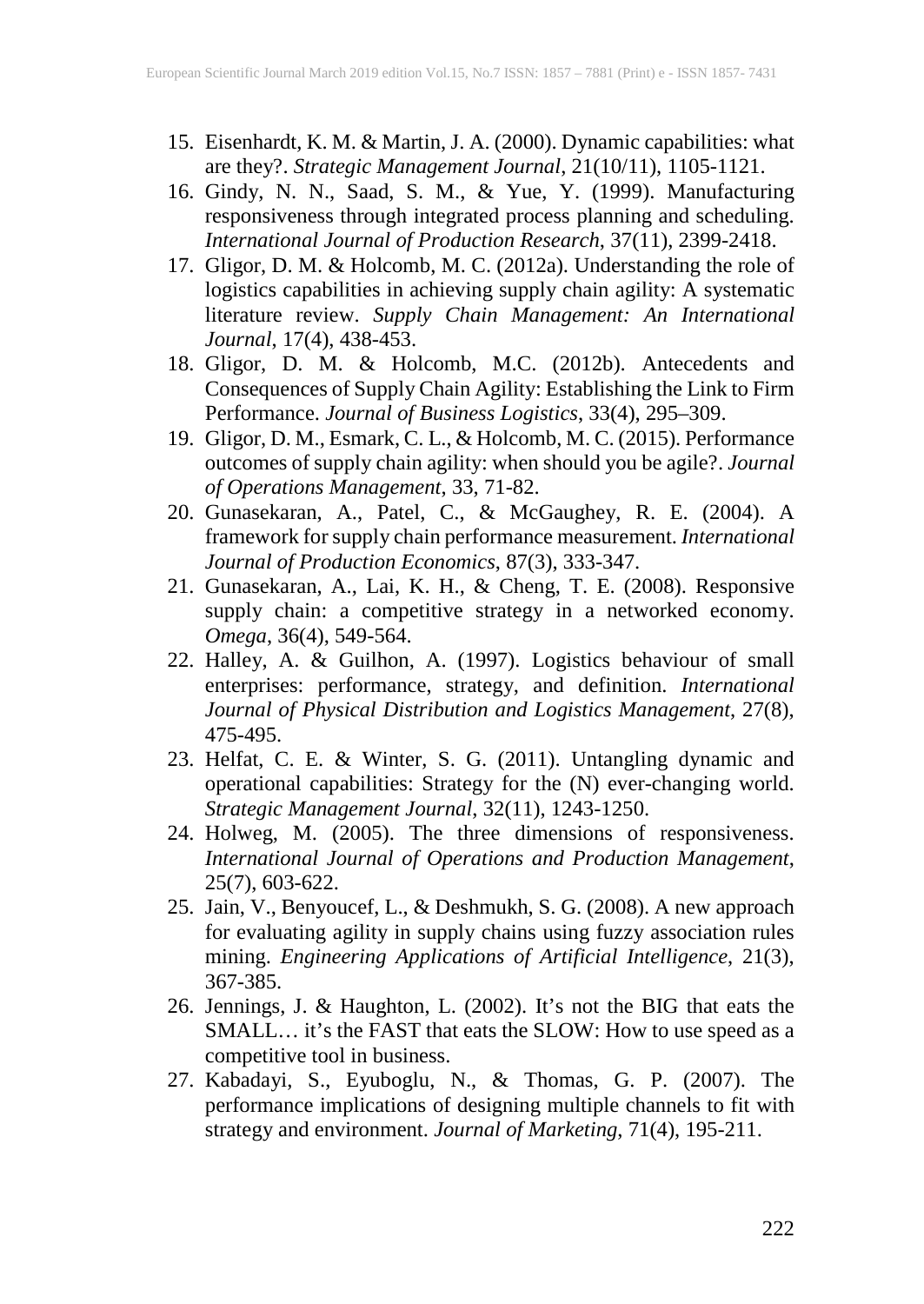- 28. Ketchen Jr, D. J. & Hult, G. T. M. (2007). Bridging organization theory and supply chain management: The case of best value supply chains. *Journal of Operations Management*, 25(2), 573-580.
- 29. Khan K, A. & Pillania, R. K. (2008). Strategic sourcing for supply chain agility and firms' performance: A study of the Indian manufacturing sector. *Management Decision*, 46(10), 1508-1530.
- 30. Kritchanchai, D. & MacCarthy, B. L. (1999). Responsiveness of the order fulfillment process. *International Journal of Operations and Production Management*, 19(8), 812-833.
- 31. Lambert, D. M. & Pohlen, T. L. (2001). Supply chain metrics. *International Journal of Logistics Management*, 12(1), 1-19.
- 32. Langley Jr, C. J. & Holcomb, M. C. (1992). Creating logistics customer value. *Journal of Business Logistics*, 13(2), 1.
- 33. Lao, Y., Hong, P., & Rao, S. (2010). Supply Chain Management, Supply Chain Flexibility and Performance Outcomes: An Empirical Investigation of Manufacturing Firms. *Journal of Supply Chain Management*, 46(3), 6– 22.
- 34. Li, H. & Zhou, L. A. (2005). Political turnover and economic performance: the incentive role of personal control in China. *Journal of Public Economics*, 89(9-10), 1743-1762.
- 35. Malhotra, M. K. & Mackelprang, A. W. (2012). Are internal manufacturing and external supply chain flexibilities complementary capabilities?. *Journal of Operations Management*, 30(3), 180-200.
- 36. Mentzer, J. T., DeWitt, W., Keebler, J. S., Min, S., Nix, N. W., Smith, C. D., & Zacharia, Z. G. (2001). Defining supply chain management. *Journal of Business Logistics*, 22(2), 1-25.
- 37. Priem, R. L. & Butler, J. E. (2001). Is the resource-based "view" a useful perspective for strategic management research?. *Academy of Management Review*, 26(1), 22-40.
- 38. Reichhart, A. & Holweg, M. (2007). Creating the customerresponsive supply chain: a reconciliation of concepts. International *Journal of Operations and Production Management*, 27(11), 1144- 1172.
- 39. Shepherd, C. & Günter, H. (2006). Measuring supply chain performance: current research and future directions. *International Journal of Productivity and Performance Management*, 55(3/4), 242- 58.
- 40. Teece, D. J., Pisano, G., & Shuen, A. (1997). Dynamic capabilities and strategic management. *Strategic Management Journal*, 18(7), 509-533.